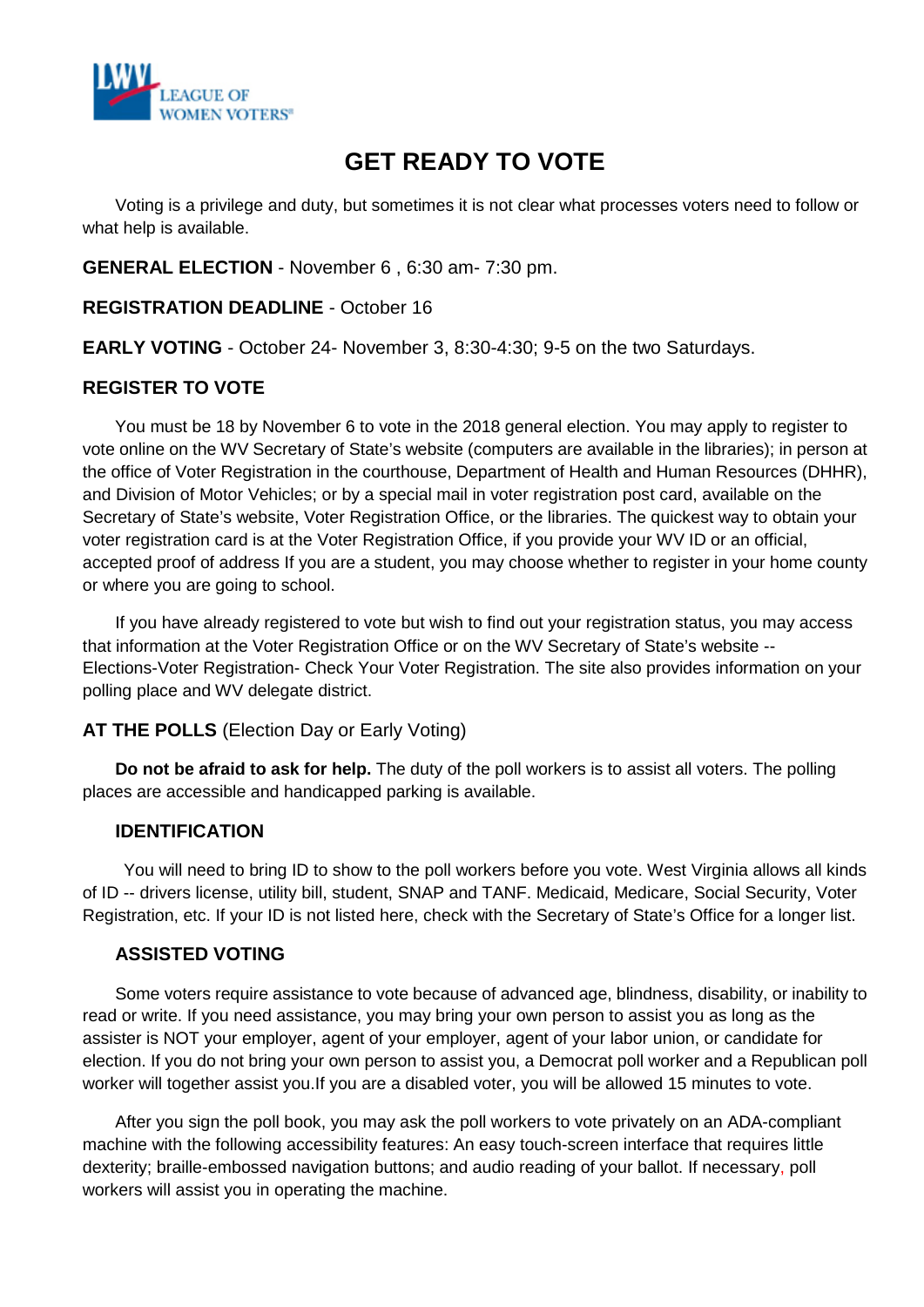#### **EARLY VOTING**

The same provisions apply as at the polls on election day. Locations - Cabell County Courthouse, Ona Sheriff's Field Office, Marshall University Memorial Student Center.

#### **ABSENTEE VOTING**

If you cannot make it to the polls during the Early Voting period or on Election Day, you may be eligible to vote an absentee ballot by mail. Check the Secretary of State's website or the voter registration office for eligibility to vote absentee and to obtain the application.

If you are homebound, you may fill out a special application to be put on a Permanent Absentee Voting list. The application is available on the WV Secretary of State's website. Also you will need to provide a doctor's signature to vote from your residence. The County Clerk will mail you a ballot on the 46<sup>th</sup> day before the election.

Emergency absentee voting is also available. Contact the voter registration office for information.

#### **INFORMATION ABOUT CANDIDATES**

- WV Secretary of State's website lists the names of candidates for federal and statewide offices, legislative districts, and the Greater Huntington Park and Recreation District.
- Organizations, such as the League of Women Voters, host candidates meetings. Some are informal and some allow audience members to submit questions to the candidates.
- Radio and TV candidates meetings
- Websites candidates and political parties. League of Women Voters of WV congressional districts candidates Q and A's.
- The Huntington Herald-Dispatch prepares a special Elections issue

### **CONTACTS AND RESOURCES**

Courthouse - The handicapped entrance is on the  $7<sup>th</sup>$  St. side with an elevator to all floors.

Cabell County Clerk - Phyllis Smith, Monday-Friday, 8:30-4:30; (304) 526-8625; [psmith@cabellcountyclerk.org.](mailto:psmith@cabellcountyclerk.org) Voter Registration Office - Kelli Allen. (304) 526-8633.Located on the First Floor of the Courthouse.Address - 750 5th Avenue, Suite 108, Huntington, WV 25701.

WV Secretary of State - Mac Warner, Monday – Friday, 8:30 AM to 5 PM. Phone: (304) 558-6000; Toll-Free (866) 767-8683; [https://sos](https://sos.wv.gov/)**.**wv.gov/

## **Empowering Voters, Defending Democracy**

The League of Women Voters of the Huntington Area prepared this information as a community service. The League is a a nonpartisan, volunteer organization working to promote political responsibility through informed and active participation of citizens in government. The League does not support or oppose any political party or candidate. It does support or oppose legislation after serious study and substantial agreement among its members. Membership is open to anyone 16 years of age or older. Dues are \$45 per individual and \$60 for two members in a household. Full time students' memberships are free. Dues may be sent to 8 Partridge Dr., Huntington, WV 25705. Contact information - 304-522-0983; 304-736-3287.